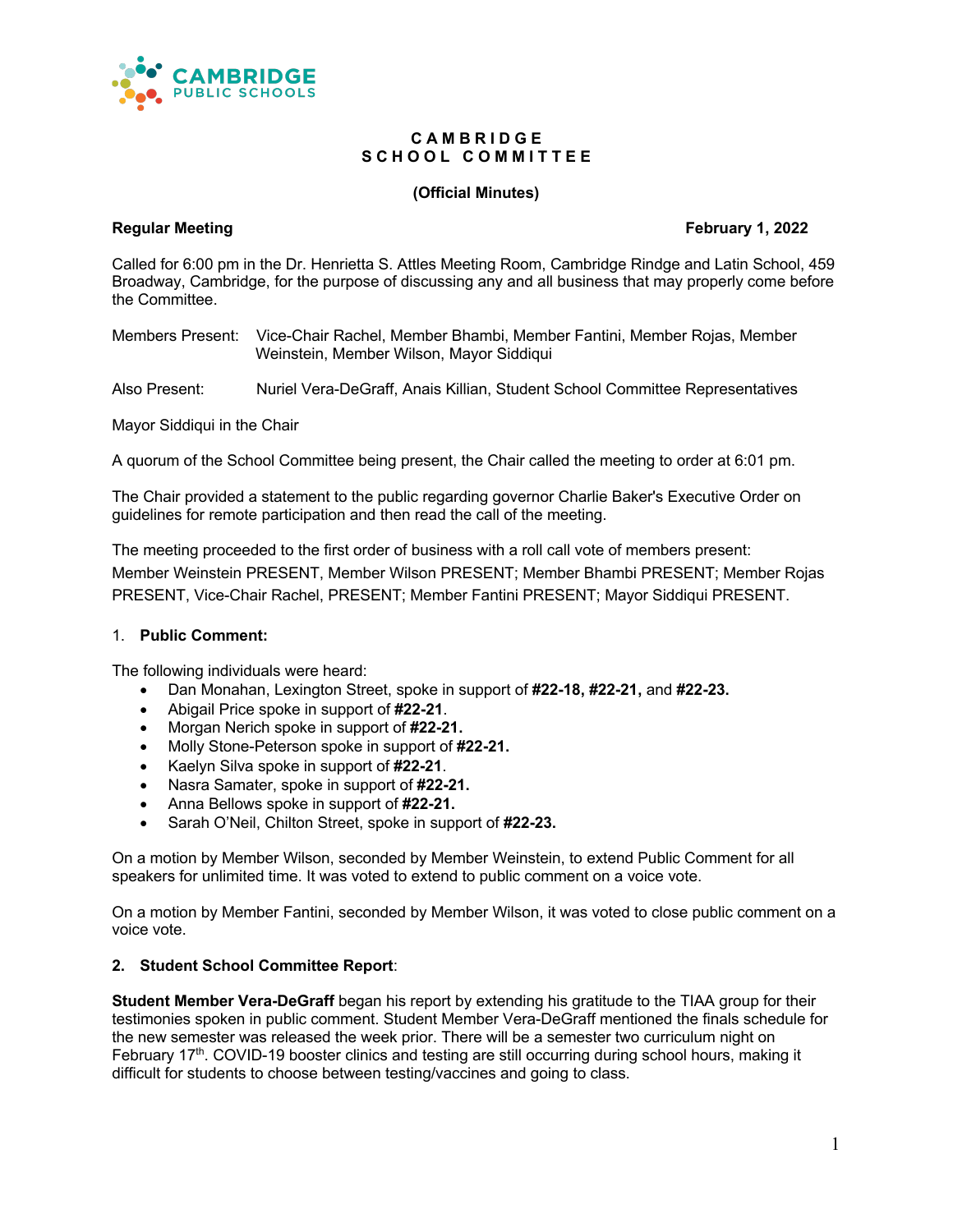**Student Member Killian** reported on the CRLS Scholarship workshops. The scholarship workshop portal is open and virtual workshops are held every Thursday through February 24th. **Student Member Killian**  also addressed the possibility of Cambridge using an "opt-out" system for COVID testing.

**Mayor Siddiqui** mentioned that she and Dr. Greer are working on modifying testing times at the Teen Health Center.

On a motion by Vice-Chair Rachel motioned, seconded by Member Wilson, it was voted to suspend the rules and bring motion **#22-21** forward for discussion and adoption, on the following roll call vote: Member Weinstein YEA; Member Wilson YEA; Member Bhambi YEA, Vice-Chair Rachel YEA; Member Fantini YEA, Member Rojas YEA; Mayor Siddiqui YEA.

## **#22-21 Joint Motion by Vice Chair Rachel, Mayor Siddiqui, Member Wilson in collaboration with Student Member Killian and Student Member Vera-DeGraff**

WHEREAS: Cambridge Rindge and Latin School students have spoken out about troubling levels of sexual harassment and assault; and

WHEREAS: Students have repeatedly advocated for more education around consent and prevention of gender- and sex-based discrimination; and

WHEREAS: Educators in the Wellness and Athletics Departments as well as school leadership have joined the students in pushing for additional required Health instruction; and

WHEREAS: The School Committee and Interim Superintendent are on record supporting further Health education that would address sexual assault prevention, consent, healthy relationships, and related matters; and

WHEREAS: The School Committee holds that this supplementary learning would help improve the climate at the high school as well as better prepare students for external situations; now therefore be it

RESOLVED: That the School Committee changes File IKF High School Graduation Requirements Policy from five Health credits to fifteen Health credits, providing a second semester of Health courses for the class of 2026 in their junior year and every class thereafter; and be it further RESOLVED: That the Wellness Department will develop the new curriculum in collaboration with a group of students representative of the student body; and be it further

RESOLVED: That the School Committee revises File IHAE Physical Education Policy to specify that waivers provided to CRLS students participating in approved team sports will apply to physical education, but not Health course requirements.

A discussion followed on **#22-21.**

**Student Member Killian** gave the context of the reasonings for revising the File IHAE Physical Education Policy. One semester of health is inefficient for students, and the motion creates the opportunity to add more to the health curriculum surrounding student interests. **Student Member Vera-DeGraff** clarified that the motion creates an additional semester of health, effective with the class of 2026, and thanked Jamie McCarthy for help assistance with the Wellness and Health Curriculum,

**Vice-Chair Rachel** acknowledged the students and mentioned that last November was the third student walkout in the past eight years. She also noted that the extra semester of health is necessary but not sufficient and is eager to work with the district to create more efficiency outside of health classes. Scholar Athletes will be required to take health classes but will still be exempt from Physical Education requirements in lieu of being a part of an athletic team,

**Member Weinstein** echoed his support of the motion and asked Dr. Greer to highlight a few next steps. Dr. Greer mentioned that a detailed update would be provided at the next Regular School Committee.

**Member Rojas** asked why the changes would occur with the class of 2026. Ms. McCarthy explained the reasoning is due to planning both on a curriculum level and that most students currently in high school already have plans mapped out for their four years. Making changes to those plans can be problematic, but the district is working on alternatives in the fall. **Member Rojas** inquired if the district could have done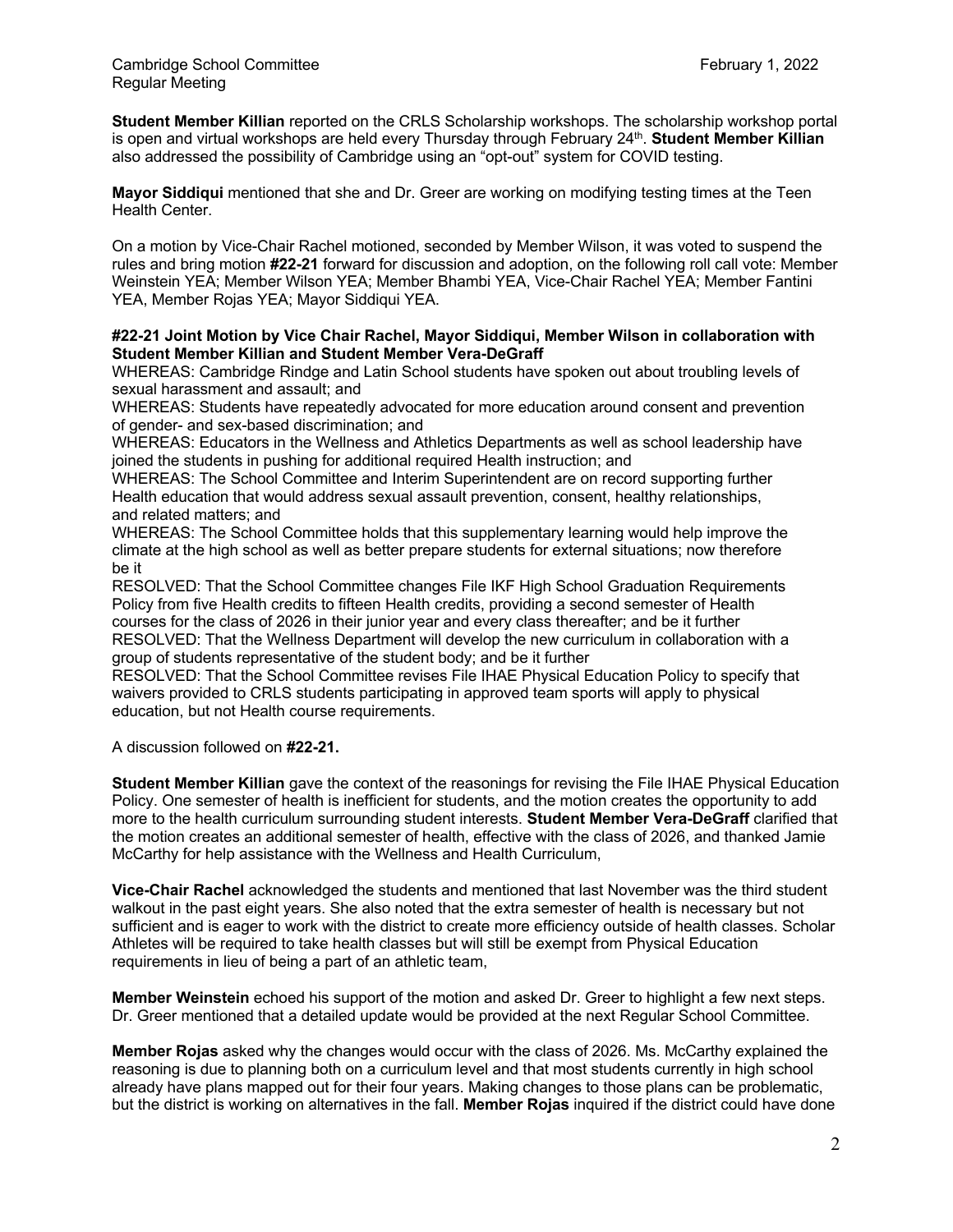the policy change. **Vice-Chair Rachel** explained that since this is a change in graduation requirements, it has to come through to the School Committee.

**Member Wilson** asked about the process and timeline and how the process can be speeded so more students can utilize the new policy and resources around restorative justice and healing.

**Mayor Siddiqui** discussed several options the Committee can do to pass the motion. Since it is a policy change, this would be a first reading of the policy change unless the Committee votes to waive the second reading.

On a motion by Vice-Chair Rachel, seconded by Member Wilson, it was voted to waive the second reading on a voice vote.

On a motion by Member Wilson, seconded by Vice-Chair Rachel, the following roll call vote **#22-21** was adopted: Member Weinstein YEA; Member Wilson YEA; Member Bhambi YEA; Vice-Chair Rachel, YEA; Member Fantini YEA, Member Rojas YEA; Student Member Killian (Non-Binding) YEA; Student Member Vera-DeGraff (Non-Binding) YEA Mayor Siddiqui YEA.

## **3. Presentation of the Records for Approval**:

- **January 18, 2022 Regular Meeting**
- **January 25, 2022 Roundtable Meeting**

On a motion by Vice-Chair Rachel, seconded by Member Weinstein, it was voted to accept the Minutes as written via a voice vote.

- **4. Reconsiderations**: **None**
- **5. Unfinished Business/Calendar: None**
- 6. **Awaiting Reports: None**
- **7. Superintendent's Agenda:**

## **7a. Presentations**:

Mayor Siddiqui passed the floor over to Dr. Greer, who, along with Dr. Dobberteen, gave an update surrounding COVID metrics to ensure a safe return for students and staff following February break. Her full presentation can be found on the website.

After the presentation, Mayor Siddiqui opened the floor for questions and discussions,

**Member Wilson** discussed the possibility of extending the hours of the Teen Health Center to echo the comments made by our Student Committee Members about testing and vaccines being only available during school hours which causes students to decide whether they want to be tested/vaccinated vs. going to class. Dr. Dobberteen responded that they could not extend their hours at the moment due to staffing issues.

**Member Wilson** inquired about eligibility for students who contracted COVID and getting the booster shot. Dr. Dobberteen mentioned that once the students feel well, they are encouraged to get the booster.

**Member Wilson** also asked about pre-planned travel before the February break. Dr. Greer responded that parents should let their principal and front office know.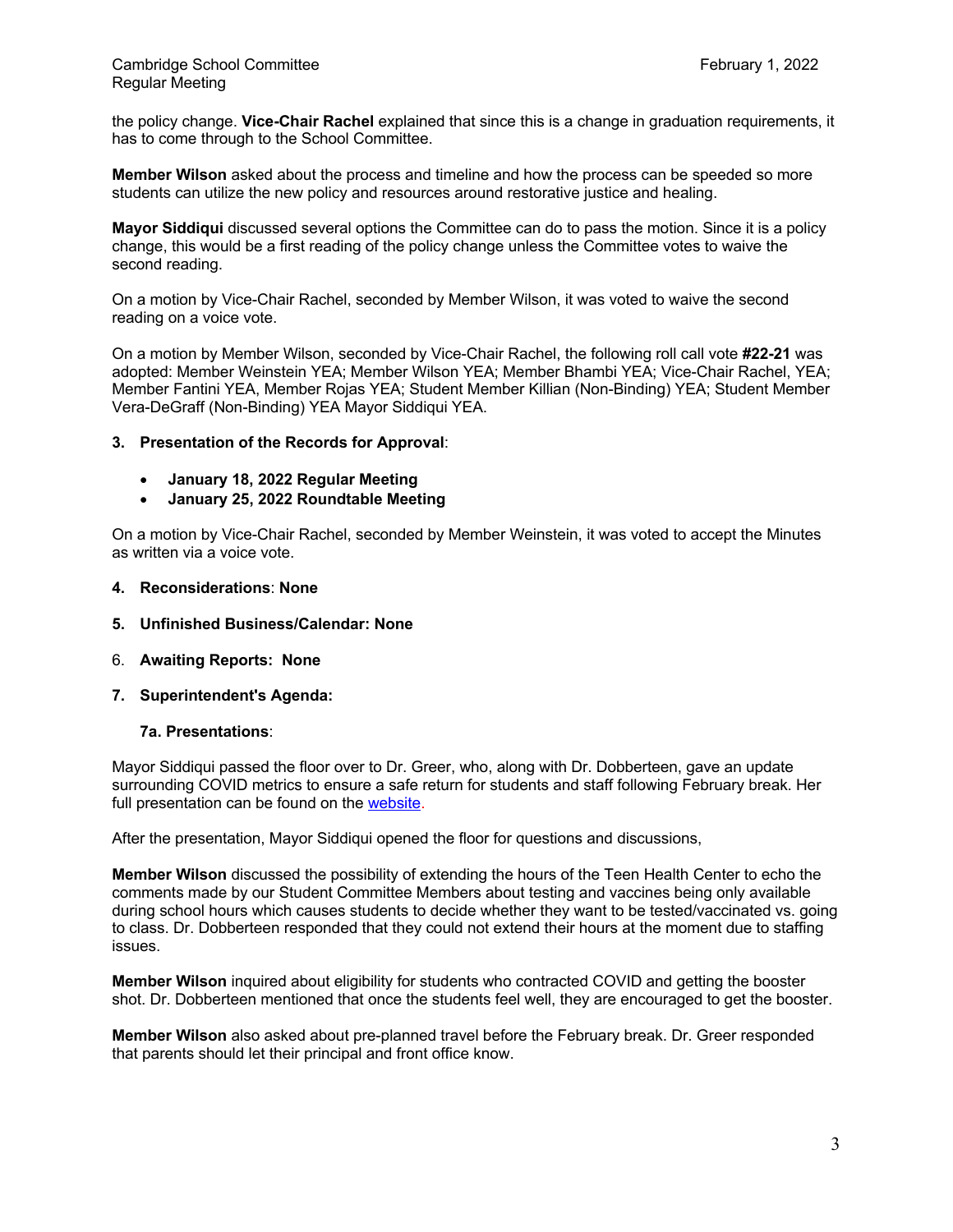**Member Weinstein** inquired if upper school students (ages 12 and up) could benefit from the vaccination site at the Teen Health Center. Dr. Dobberteen responded that currently, it is just for CRLS students as it is hard to mitigate the logistics for students not at CRLS.

**Student Member Vera-DeGraff** talked about the Teen Health Center times regarding students testing processing times and if learning community hours can be extended. Dr. Greer responded that she could consult with Principal Smith on the matter.

**Student Member Killian** asked for clarity surrounding unvaccinated individuals since Test and Stay will no longer be implemented. Dr. Dobberteen mentioned that students will still be surveillance tested twice a week to meet the needs of any students that need testing. Those students will be tested Monday and Tuesday. They will then have the open to test at home via a rapid test later in the week.

**Member Rojas** mentioned that Student Member Killian's question is a great example of the district's evolution in its resources surrounding the COVID pandemic. He also expressed his gratitude for the video instructions on the rapid tests.

**Vice-Chair Rachel** posed a follow-up question to Student Member Killian's question and asked for clarification on "expanded surveillance testing." Does expanded refer to an increased participation rate? Dr. Greer responded that testing numbers at the elementary and middle schools are relatively high. The high school can improve on their numbers.

**Member Bhambi** asked about the district receiving rapid testing supplies from DESE on time and switching to the new testing protocols. Dr. Greer mentioned that her office was proactive in ordering the supplies to opt-in to the DESE testing protocols.

**Member Fantini** asked for clarity on the testing process for students who may test positive. Dr, Dobberteen mentioned protocols have been modified for accuracy and productivity. Students will be swapped with two swabs – one will be in a pool, and the other will be individual so both results can return quickly. **Member Fantini** asked about the timeline of mask removal and if that would be discussed. Dr. Greer passed the floor to Dr. Turk, who mentioned the district is following DESE guidelines which currently has the mask policy expire on 2/28. Dr, Turk mentioned that that might be extended another week due to returning to school from February break.

**Mayor Siddiqui** asked for clarity on the new testing system – if families need to opt-in and consent again. Dr. Greer responded that, unfortunately, families would need to reconsent for testing. Dr. Greer also reported that consent at the high school is 77% and in the 80% range at the other schools. She believes the district can reach those consent numbers again. **Mayor Siddiqui** asked about other districts participating in the DESE testing program. Dr. Greer responded that most districts in the state are participating.

**Student Member Vera-DeGraff** inquired about an opt-in program and unvaccinated students. If there are identified as close contracts and there is no more test and stay, then what happens. Will there be any notifications from the principal alerting someone if they were a close contact?

**Member Wilson** inquired about CRLS consent numbers (1200 consent and 400ish non-consent) and if the consent forms will be physical or electronic. She noted that it took a while to get to those numbers and asked the plan to ensure students/parents would consent again. Dr. Greer responded that previous methods would be done to get the consent numbers again.

**Member Weinstein** asked if families needed to opt-in to receive regular rapid testing. Dr. Greer responded that there isn't an opt-in for February break, but they will need to do so going forward. **Member Weinstein** asked if there was a way to inform the district if tests were taken. Dr. Greer mentioned that if a student/staff member has a positive test, they will report it. There is no need to report negative tests.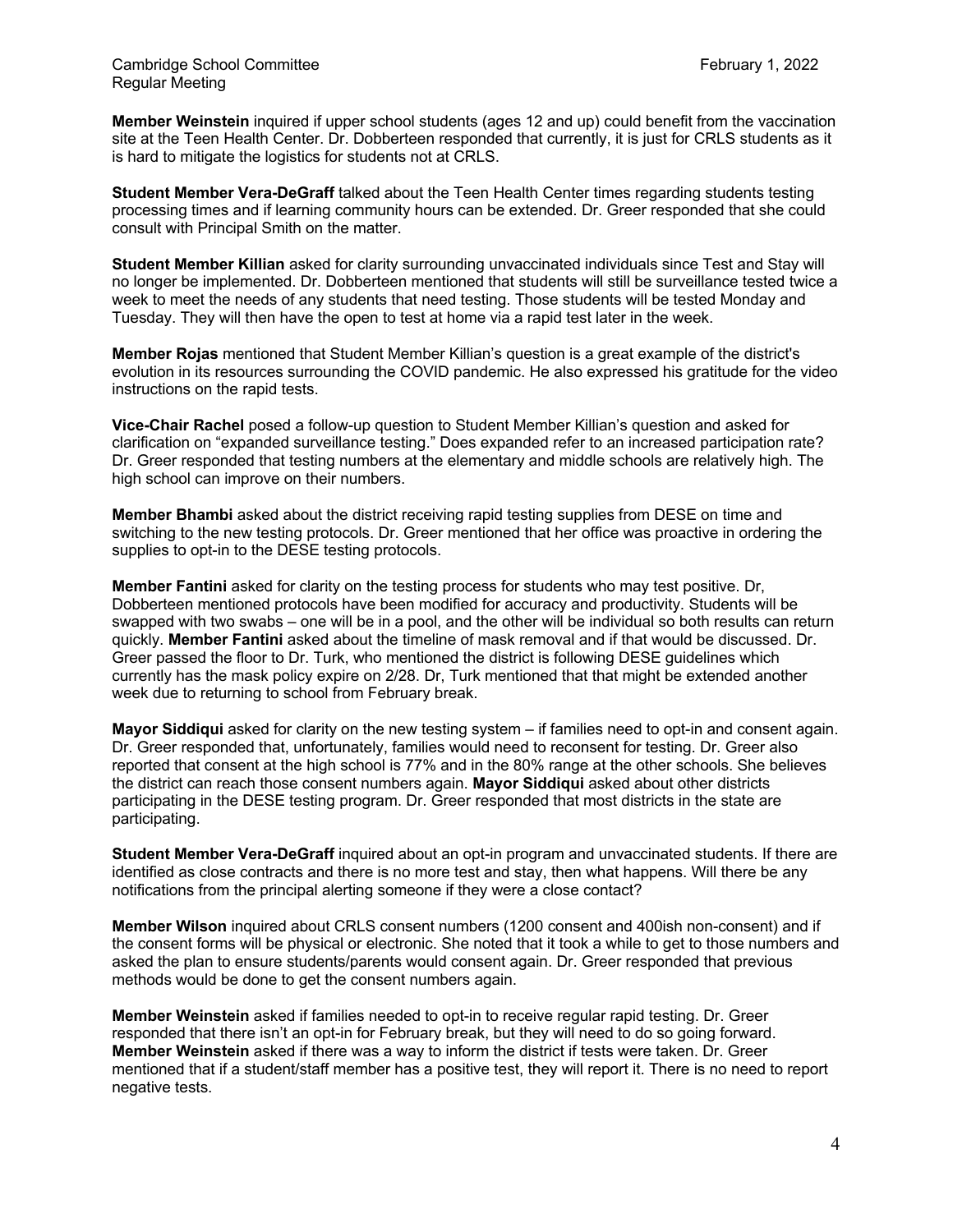**Vice-Chair Rachel** asked for clarification on the consent portal and if families need to opt-in for pool or rapid testing. Dr. Greer and Dr. Brown responded that families need to opt-in for rapid testing supplies per DESE guidelines.

**Member Rojas** discussed the mask mandate expiration date. He believes it should be extended past the February 28 deadline because that is the first day back from February break.

**Member Fantini** asked for clarity on opting in. Dr. Brown mentioned that the new opt-in system could be done via mobile, proxy over the phone, and online.

Dr, Greer spoke briefly on the mask requirement situation. Dr. Greer and Mayor Siddiqui acknowledge that this is an ongoing discussion.

After the discussion, Mayor Siddiqui turned the floor over to Dr. Greer and Ms. Claire Spinner. They presented the second presentation for the night, which focused on the FY23 Enrollment & Budget Projections. The full presentation can be found on the website.

**Vice-Chair Rachel** asked for clarity surrounding the enrollment decline and the budget. Since the district has more city funding than state funding, enrollment decline does not impact the CPS budget.

**Member Rojas** asked for clarity on the downward enrollment trend and how this trend is relevant in the district's budget going forward. Ms. Spinner responded that enrollment predictions are usually created five years out (five-year grade projection). Until the third year of that projection, the district factors those enrollment numbers into the budget.

**Member Wilson** inquired about available seats in the JK/K lottery. Ms. Spinner mentioned that she does not have the numbers directly but can follow up.

**Member Bhambi** asked for clarity surrounding the decrease in enrollments and the projected salary increase. Ms. Spinner responded that the salary increase for staff is for the current workforce, including step and COLA increases.

**Member Rojas** asked for clarity on the salary increases and if ESSER-related positions are also a part of these salaries. Ms. Spinner clarified that salary adjustments are only applicable to the General Fund. Member Rojas asked if air scrubbers will be replaced and if that is projected in the FY23 General Fund,

**Member Fantini** briefly discussed the Emerging Themes portion of the presentation and mentioned the possibility of opening public comment for community discussion. Ms. Spinner clarified that the Emerging Themes portion is based on staff (admins, principals, department leaders, and curriculum coordinators).

After the presentation, Dr. Greer shared a few discussion points with the Committee and turned the floor over to Mayor Siddiqui, who opened the floor up for discussion.

**Vice-Chair Rachel** discussed the Culture and Climate theme in the presentations and its significance to students currently.

**Member Bhambi** discussed the recent articles about staff retention in school districts across the country and asked if the issue was prevalent in Cambridge. Dr. Greer mentioned that staff took extended leaves or left due to the pandemic, but staff attainability remains strong in the district.

**Member Weinstein** inquired about curriculum alignment in the district, advanced learning opportunities, and budget implications for online frameworks and extra-circular activities.

**Member Rojas** discussed key challenges and mentioned that the district needs move from an emergency response to COVID to more of a management response to COVID.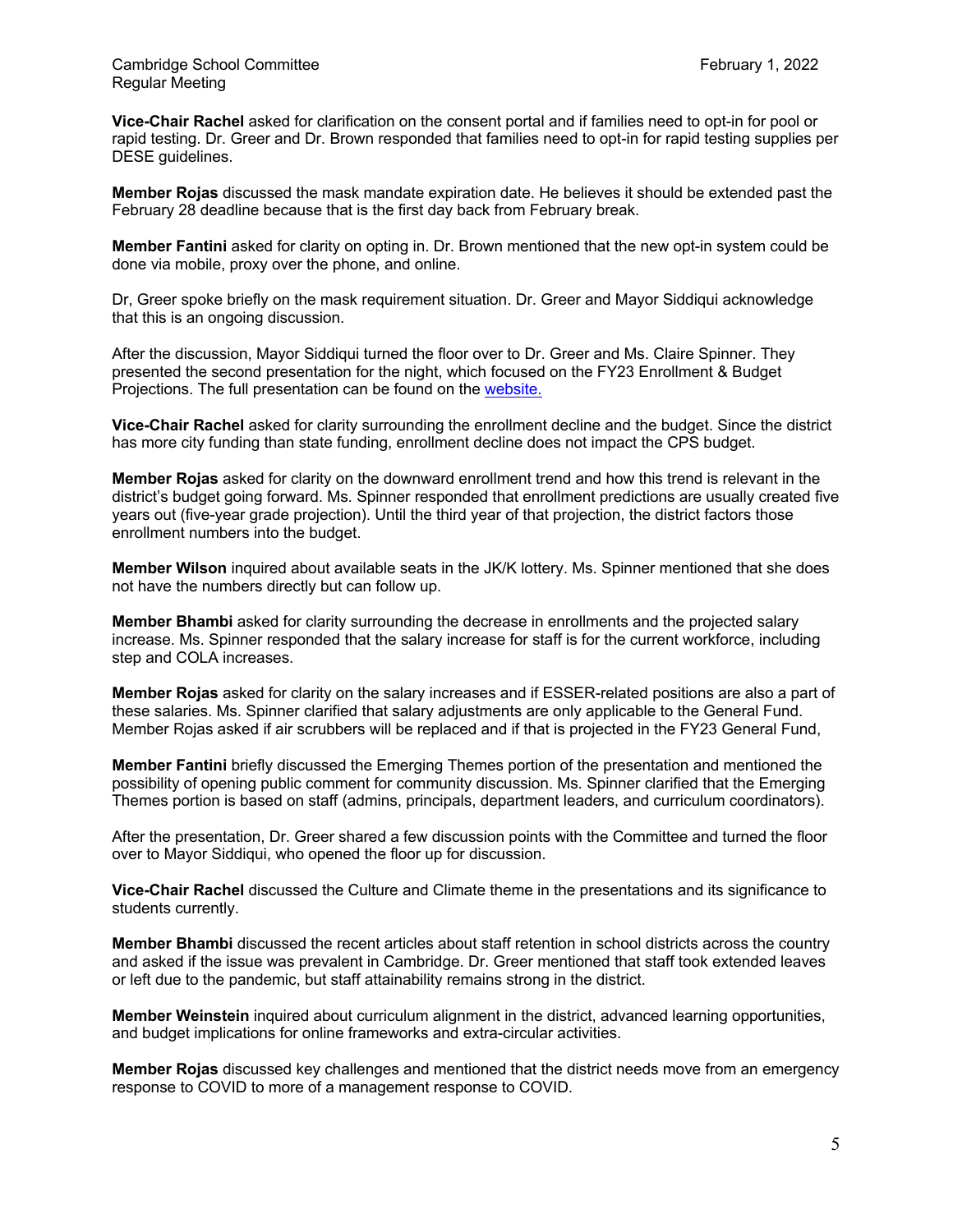**Member Fantini** discussed the student success equity issue in the district; Student success is the biggest driver.

**Student Member Killian** mentioned that Bourne Public Schools provided free AP (Pre-AP) courses to 8th-grade students and asked Dr. Greer about her thoughts. Dr, Turk mentioned she would love to see what Bourne is doing; however, the district does provide Preview-AP classes that are an option available to some students. **Student Member Vera-DeGraff** discussed the differences in Bourne's Pre-AP class versus CPS's Preview AP program.

**Member Wilson** inquired how the district can improve our vocational program to be more robust and create resources and resource space to assist in the staff burnouts and SEL spaces for students.

**Mayor Siddiqui** discussed the school schedule analysis and design. Leveraging school vacation, after school programs, and expanding student leadership are some of the opportunities explored in the school schedule analysis and design.

**Member Wilson** inquired about the i-Ready tool and leveraging community partners.

Dr. Greer thanked the Committee for their input, thoughts, questions, and discussions.

## **7b. CPS District Plan**: None

## **7c. Consent Agenda**:

**#22-14, Approval of Revisions to Cambridge Public Schools Chapter 74 CVTE (Career/Vocational Technical Education) Student Admissions Policy (second reading),** be adopted as follows**:** that the School Committee approve the revisions to the Cambridge Public Schools Chapter 74 CVTE (Career/Vocation Technical Education) Student Admissions Policy-Rindge School of Technical Arts (RSTA) at Cambridge Rindge and Latin School as detailed in the attached document (second reading).

**#22-15, Day & Residential Program Services not Available from the Cambridge School Department,** be adopted as follows: that the School Committee contracts to the institutions as detailed in the list in amounts not to exceed the shown rates, funds to be provided from the General Fund and/or Grant Fund Budget, having been approved by the Operational Services Division of the laws of the Commonwealth of Massachusetts having been complied with:

| Program             | # | Amount      |
|---------------------|---|-------------|
| Day Program         |   | \$31,055.31 |
| Residential Program |   |             |
| 45 Day Program      |   |             |
| Total               |   | \$31,055.31 |

**#22-16, Contract Award,** be adopted as follows**:** that the School Committee award a contract to the following vendor for groceries, funds to be provided from the General Fund Budget, Chapter 30B of the laws of the Commonwealth of Massachusetts having been complied with:

Gordon Food Service, 1300 Gezon Parkway SW, Wyoming, MI for the period of February 1, 2022 to June 30, 2022 in the amount of \$100,000.00.

**#22-17, Contract Award,** be adopted as follows: that the School Committee award a contract to the following vendor for fresh produce, funds to be provided from the General Fund Budget, Chapter 30B of the laws of the Commonwealth of Massachusetts having been complied with:

Guaranteed Fresh Produce, Inc., 35 Iyannough Road, Hyannis, for the period of February 1, 2022 to March 15, 2022 in the amount of \$33,551.20.

**#22-19, Contract Award,** be adopted as follows**:** that the School Committee award a contract to the following vendor for temporary employment services, funds to be provided from the General Fund Budget, Chapter 30B of the laws of the Commonwealth of Massachusetts having been complied with:

NOVAtime Technology Inc., 1440 Bridgegate Drive, Diamond Bar, CA, for the period of January 24, 2022 to January 3, 2023 in the amount of \$58,000.00.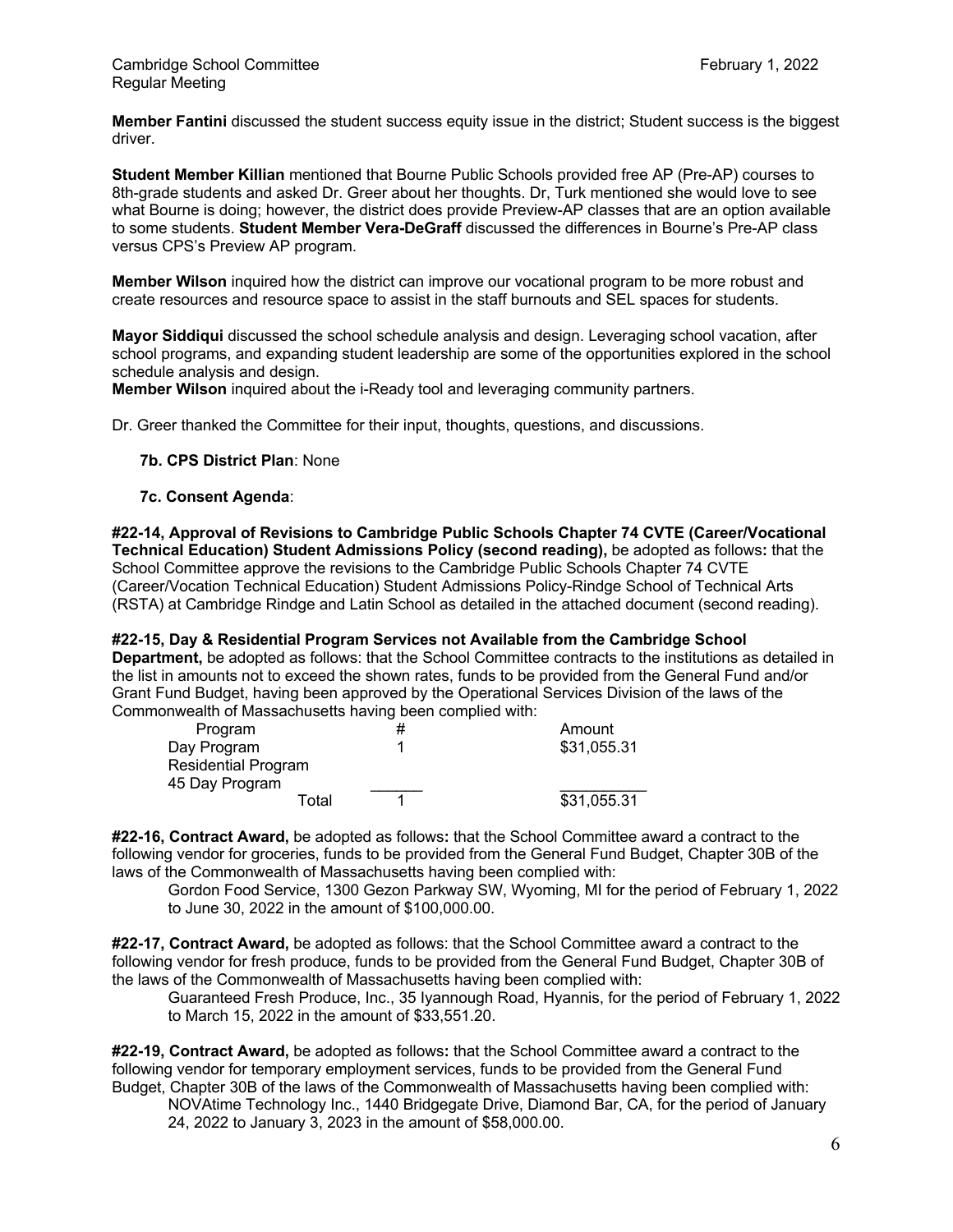**#22-20, approval of Gifts to the Cambridge Public Schools,** be adopted as follows**:** that the School Committee accept and approve the following gifts and receipts as described.

- 1. An in-kind donation of photography equipment (cameras, batteries, lenses, flashes, tripod, paper, travel bags) made by an individual donor to the Visual & Performing Arts Department.
- 2. An in-kind donation of a music equipment (3 conga drums, 1 cajon drum, and a USB interface) made by an individual donor to the Visual & Performing Arts Department.

Member Wilson removed **#22- 18.**

On the following roll call vote, items **#22-14** through **#22-17, #22-19** through **#22-20 were adopted**: Member Weinstein YEA; Member Wilson YEA; Member Bhambi YEA, Vice-Chair Rachel YEA; Member Fantini YEA; Member Rojas YEA; Mayor Siddiqui YEA.

## **8. Non-Consent Agenda**:

**#22-18, Contract Award** be adopted as follows: that the School Committee award a contract to the following vendor for professional development, funds to be provided from the General Fund Budget, Chapter 30B of the laws of the Commonwealth of Massachusetts having been complied with:

Lesley University, 29 Everett Street, Cambridge, for the period of December 6, 2021 to June 30, 2022 in the amount of \$141,156.00.

Discussion followed on **#22- 18.**

**Member Wilson** asked for more information on **#22-18.** Dr. Turk provided more context on the recommendation, including reading recovery data anti-bias work (including speaker series and collaboration time between teachers). Funding also supports take-home materials for students to build libraries in their homes and action research.

**Member Wilson** inquired how the sixty educators would be selected for the PD. Dr. Madera mentioned that the district's forty-two reading recovery specialists are in the front line for professional development.

**Member Fantini** inquired about the paraprofessionals and If the extra spots could be offered to paraprofessionals. Dr. Greer responded. that the district needs to improve professional development opportunities for paraprofessionals, and the district has made strides. This professional development opportunity is specifically for reading and literacy specialists positions.

On the following roll call vote, #**22-18** was adopted: Member Weinstein YEA; Member Wilson YEA; Member Bhambi YEA, Vice-Chair Rachel YEA; Member Fantini YEA; Member Rojas YEA; Mayor Siddiqui YEA.

## **9. School Committee Agenda (Policy Matters/Notifications/Requests for Information)**:

## **#22-22 Report of the January 26, 2022 Buildings and Grounds Sub-Committee**

**Member Rojas** invited the public to view the recording of January 26, 2022, Building and Grounds Sub-Committee meeting as there were topics discussed that were not mentioned at tonight's meeting.

On a motion by Member Rojas, seconded by Member Weinstein on a voice vote, **#22-22** was adopted.

## **10. Resolutions (letters of congratulations, letters of condolence)**: **None**

## **#22- 23 Joint Motion by Member Wilson. Mayor Siddiqui and Vice-Chair Rachel**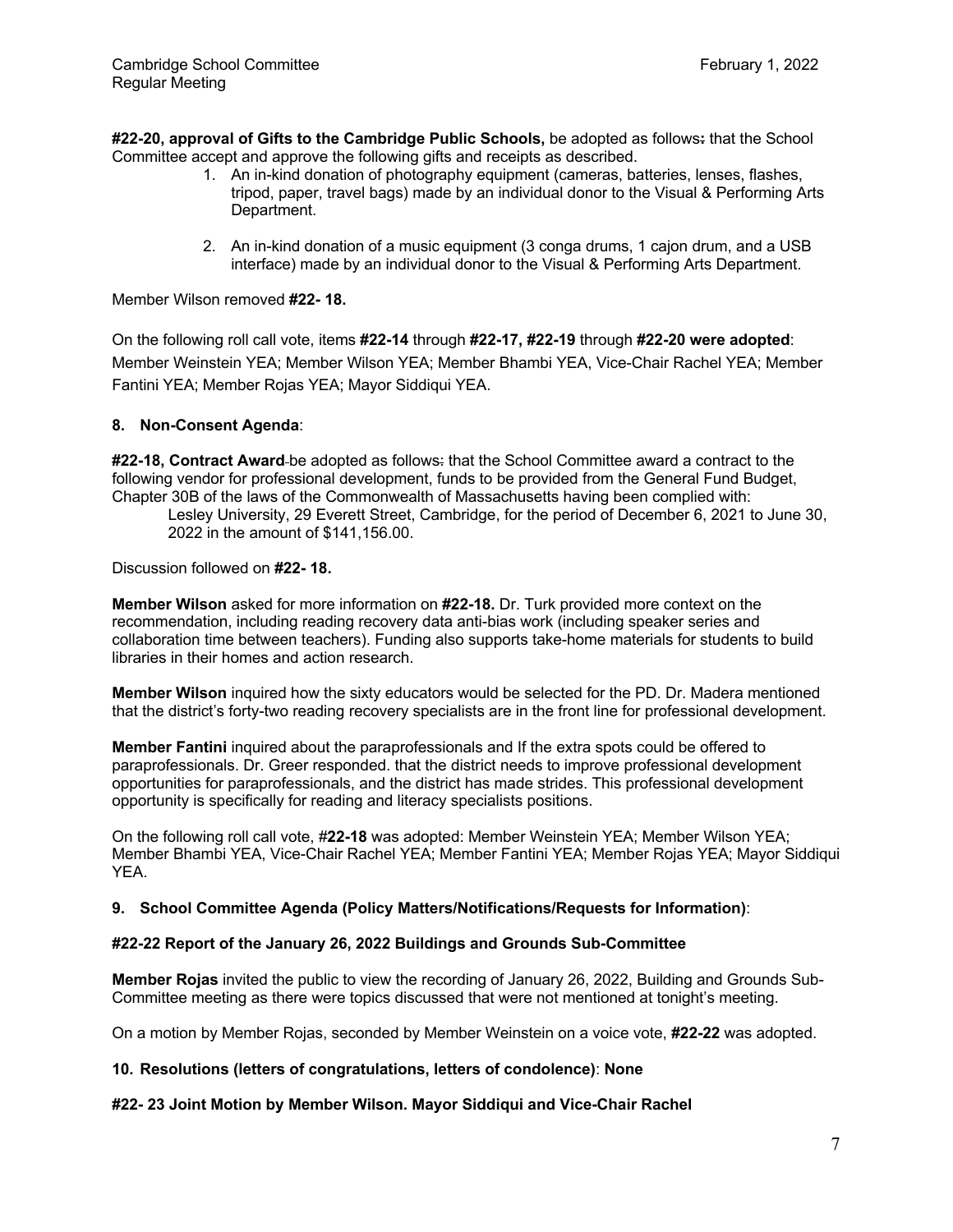WHEREAS: On January 21, 2020 the Cambridge School Committee voted unanimously to prioritize racial equity and anti-racist work; and

WHEREAS: On June 15, 2021 the Cambridge School Committee adopted anti-racist mission and vision statements; now therefore be it

RESOLVED: That the Cambridge School Committee fully endorses Massachusetts Senate Bill S. 2506 and House Bill H.584 " An Act relative to anti-racism, equity, and justice in education." This legislation, sponsored by Representatives Nika Elugardo of Boston and Erika Uyterhoeven of Somerville, would support the creation of a Commission for Anti-Racism and Equity in Education, the purpose of which would be to:

- Develop curriculum materials with a social justice perspective towards dismantling racism and advise the Department of Elementary and Secondary Education on improving the history and social sciences framework;
- Ensure that ethnic studies, racial justice, decolonizing history, and unlearning racism is taught at all grade levels using an analytical approach and pedagogy that is age-appropriate;
- Advise the Department on ways to ensure equity on the Massachusetts Test for Education Licensure;
- Ensure that teachers and school counselors have access to professional development that fosters equitable, inclusive curriculum, and pedagogy and practices that support racial justice;
- Advise the Department on how to best promote efforts to increase, support and retain teachers and school counselors of color in our public-school workforce;
- The Commission, in conjunction with the Commissioner of the Massachusetts Board of Education, will develop and administer an Anti-Racism and Equity in Education grant program to allocate funds for public schools and school districts to promote racial equity and racial and ethnic studies within and across school districts on an application basis. Funds and resources for universities and other community groups working in education will also be considered and administered by the Commission and the Commissioner;
- The Commission, the Commissioner, and awardees of these funds will work together to analyze the effectiveness of their initiatives, analyze social studies and history curricula and framework through a lens of racial justice, and make amendments to the social studies and history curricula and framework where necessary.

and be it further;

RESOLVED: that the Executive Secretary will send copies of this resolution to legislators representing Cambridge at the State House.

**Member Wilson** provided context on the resolution and its significance on the District's anti-racism work.

**Vice-Chair Rachel** recognized the importance of the Commonwealth to support policies on accurate, inclusive education, and Cambridge should be a leader.

**Member Rojas** inquired about the best way to present the bill and expressed his support. **Mayor Siddiqui** clarified how the state legislations are supported by the School Committee and on the City Council side.

**Member Weinstein** asked for clarity on how the resolution will be passed. If the vote has to be unanimous, **Mayor Siddiqui** clarified that if someone does not support the resolution, they can vote "present" or explain their reasoning for not supporting it. Resolutions supporting a state legislative bill do not need to be unanimous. The resolution would only need a 2/3 vote by the Committee.

On a motion by Member Wilson, seconded by Vice-Chair Rachel, **#22-23** was adopted on a voice vote.

# **11. Announcements**:

**Member Fantini** announced that Joseph Huber, Assistant Principal at the Tobin Montessori School, would be leaving soon. **Vice-Chair Rachel** echoed Member Fantini's announcement.